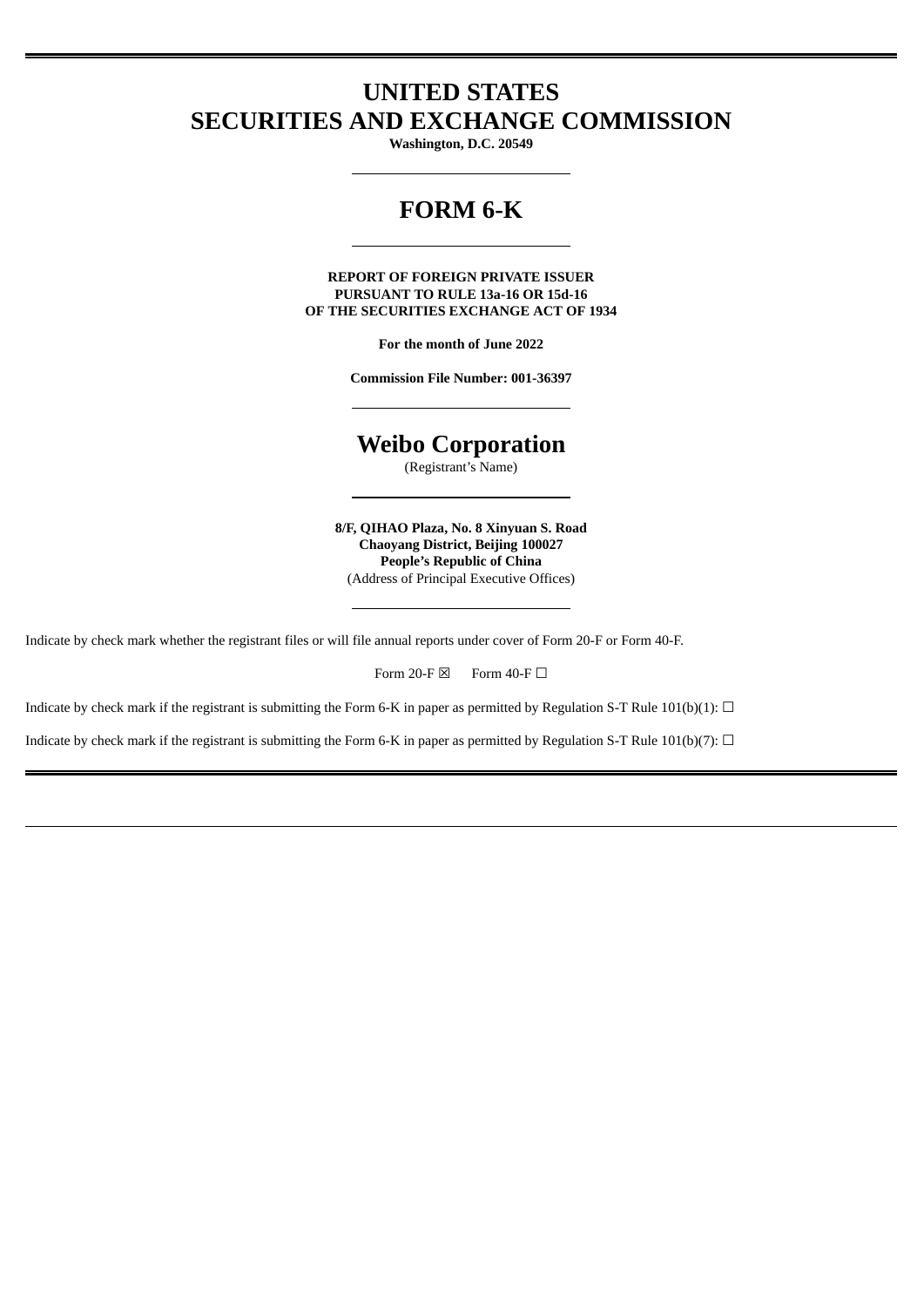# **Exhibit Index**

Exhibit 99.1 – Press Release regarding Financial Results for the First Quarter Ended March 31, 2022 issued by Weibo [Corporation](#page-3-0) on June 1, 2022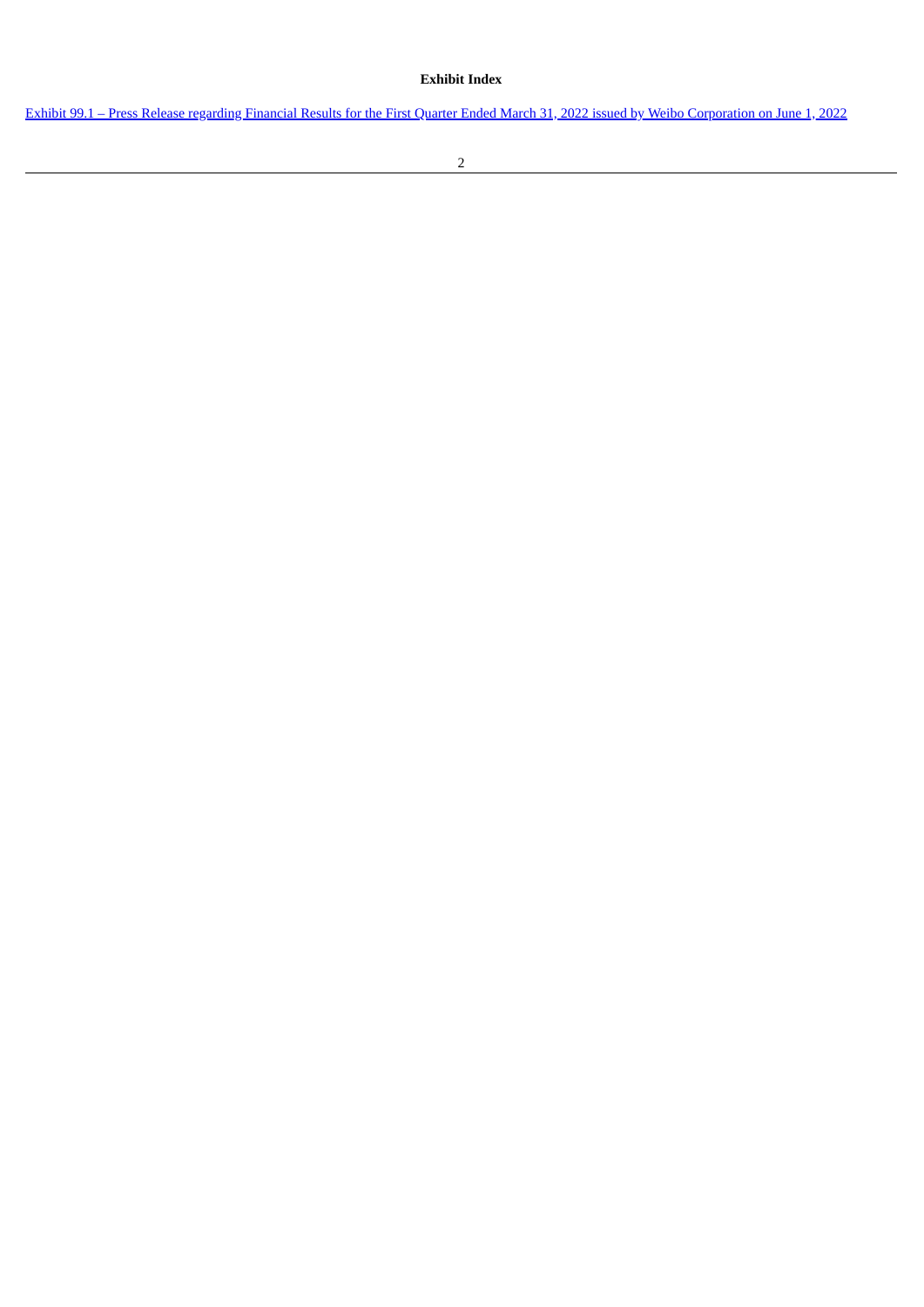# **SIGNATURES**

Pursuant to the requirements of the Securities Exchange Act of 1934, the registrant has duly caused this report to be signed on its behalf by the undersigned, thereunto duly authorized.

# **WEIBO CORPORATION**

Date: June 1, 2022 By: /s/ Fei Cao

Fei Cao Chief Financial Officer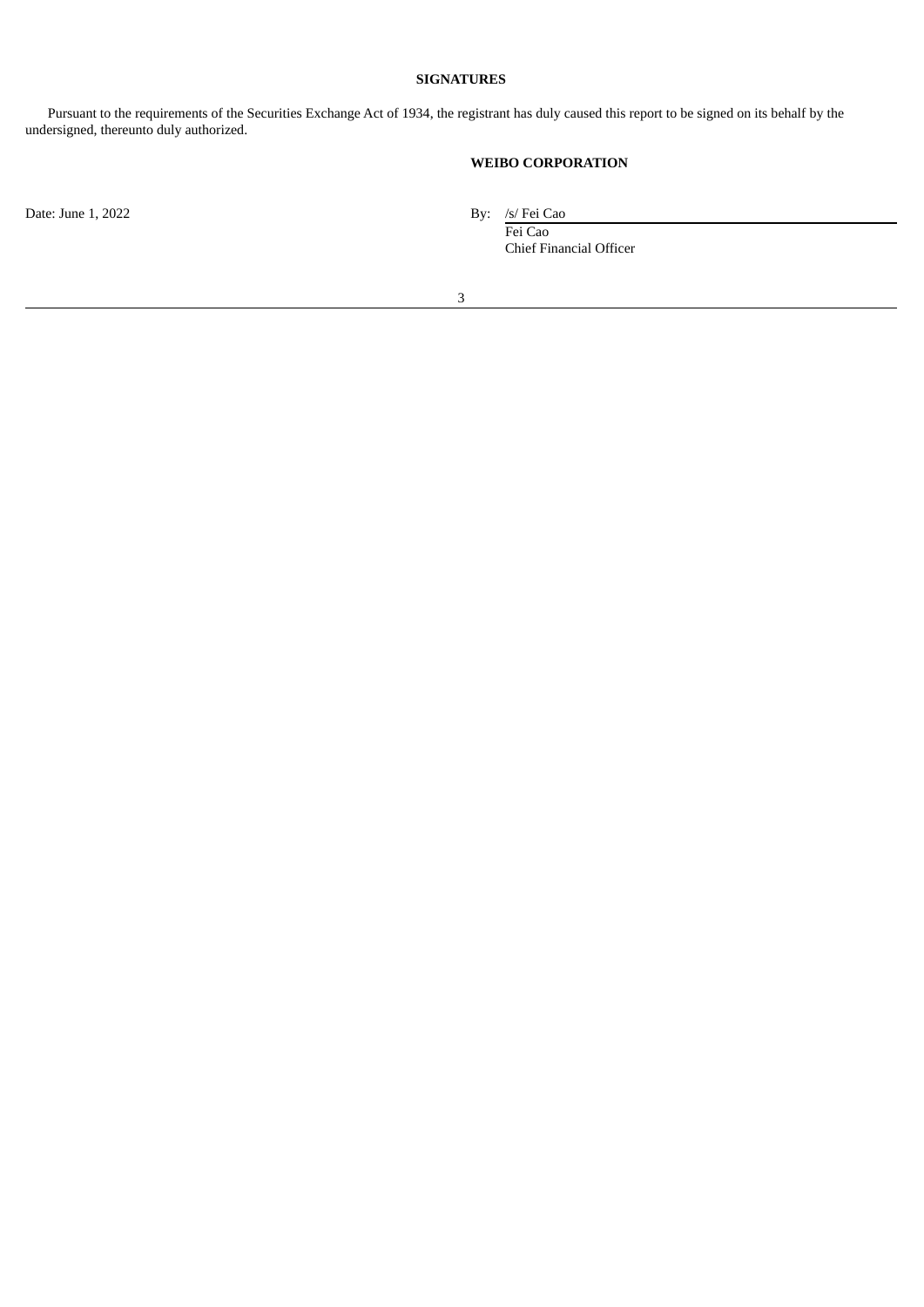# <span id="page-3-0"></span>**Weibo Reports First Quarter 2022 Unaudited Financial Results**

BEIJING, China – June 1, 2022 – Weibo Corporation ("Weibo" or the "Company") (NASDAQ: WB and HKEX: 9898), a leading social media in China, today announced its unaudited financial results for first quarter ended March 31, 2022.

"We delivered a solid start to 2022," said Gaofei Wang, CEO of Weibo. "In the first quarter, our user base and traffic continued to grow nicely with disciplined marketing spending, which demonstrated our core value in public conversation and enriched content ecosystem. On monetization, Weibo has delivered a relatively resilient performance of advertising business in the first quarter, despite disruptions from COVID-19 resurgence in China."

#### **First Quarter 2022 Highlights**

- $\cdot$  Net revenues were \$484.6 million, an increase of 6% year-over-year or an increase of 3% year-over-year on a constant currency basis [1].
- Advertising and marketing revenues were \$427.1 million, an increase of 10% year-over-year.
- Value-added service ("VAS") revenues were \$57.5 million, a decrease of 17% year-over-year.
- · Income from operations was \$102.8 million, representing an operating margin of 21%.
- · Net loss attributable to Weibo was \$67.5 million and diluted net loss per share was \$0.29.
- · Non-GAAP income from operations was \$141.7 million, representing a non-GAAP operating margin of 29%.
- · Non-GAAP net income attributable to Weibo was \$132.9 million and non-GAAP diluted net income per share was \$0.56.
- · Monthly active users ("MAUs") were 582 million in March 2022, a net addition of approximately 51 million users on a year-over-year basis. Mobile MAUs represented 95% of MAUs.
- · Average daily active users ("DAUs") were 252 million in March 2022, a net addition of approximately 22 million users on a year-over-year basis.

 $^{[1]}$  On a constant currency (non-GAAP) basis, we assume that the exchange rate in the first quarter of 2022 had been the same as it was in the first quarter of 2021, or RMB 6.48=US\$1.00.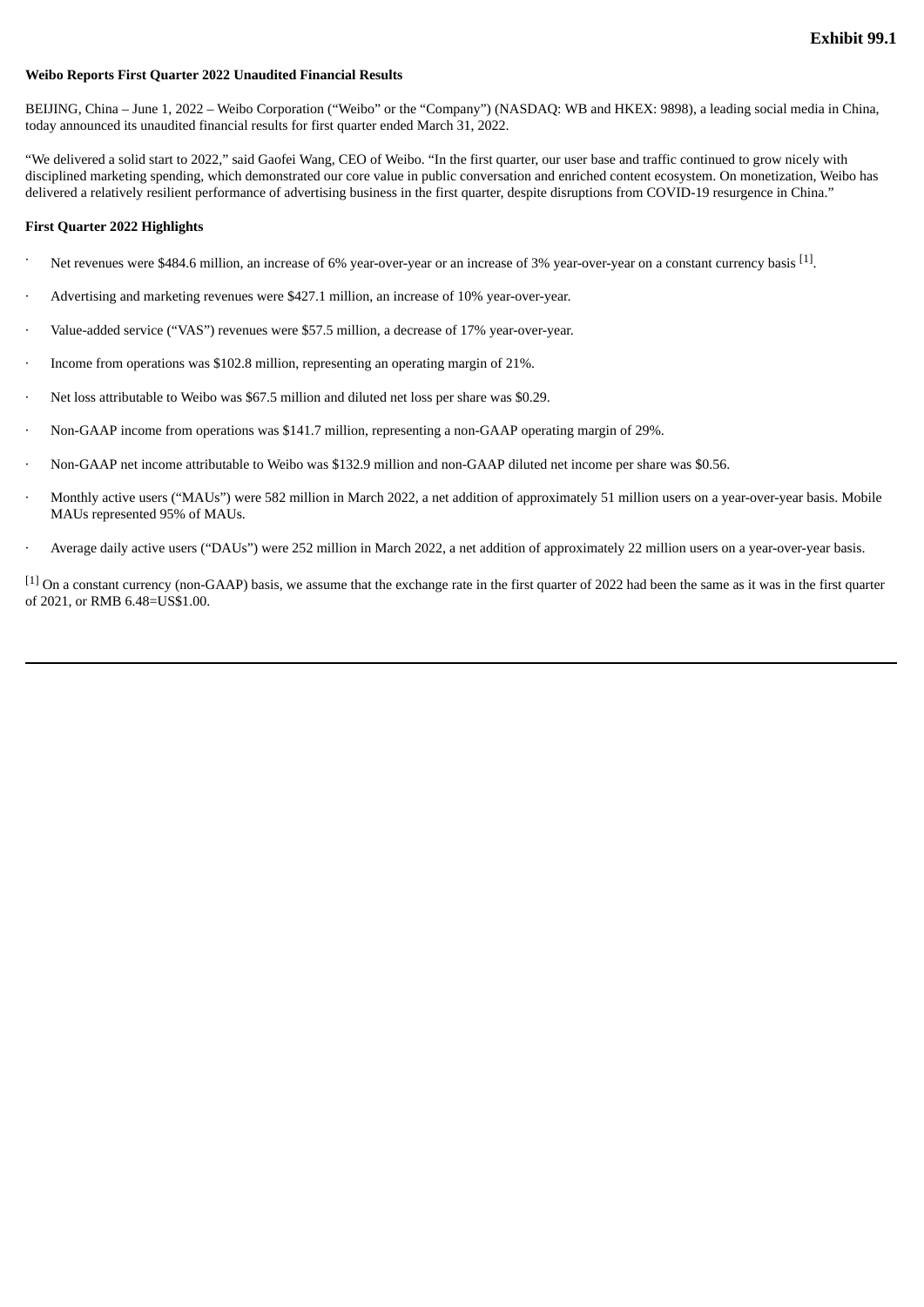#### **First Quarter 2022 Financial Results**

For the first quarter of 2022, Weibo's total net revenues were \$484.6 million, an increase of 6% compared to \$458.9 million for the same period last year.

Advertising and marketing revenues for the first quarter of 2022 were \$427.1 million, an increase of 10% compared to \$390.0 million for the same period last year. Advertising and marketing revenues excluding ad revenues from Alibaba were \$401.2 million, an increase of 12% compared to \$356.7 million for the same period last year, which represented a relatively resilient performance of our advertising business this quarter, despite macro uncertainties, and disruption from COVID-19 resurgence and subsequent restrictions and lockdowns in major areas of China since mid-March.

VAS revenues for the first quarter of 2022 were \$57.5 million, a decrease of 17% year-over-year compared to \$68.9 million for the same period last year. The decrease of VAS revenues was mainly due to less revenue contribution from membership service and decrease of live streaming revenues.

Costs and expenses for the first quarter of 2022 totaled \$381.8 million, an increase of 9% compared to \$350.3 million for the same period last year. The increase was primarily attributable to (i) higher personnel related costs; (ii) increases in content costs primarily associated with the Winter Olympic Games; and (iii) recognition of cultural business construction fee with the lapse of exemption policy in 2022. The increase was primarily offset by a decrease of sales and marketing expenses, with disciplined channel investments and reduced offline events.

Income from operations for the first quarter of 2022 was \$102.8 million, compared to \$108.6 million for the same period last year. Operating margin was 21%, compared to 24% last year. Non-GAAP income from operations was \$141.7 million, compared to \$137.5 million for the same period last year. Non-GAAP operating margin was 29%, compared to 30% last year.

Non-operating loss for the first quarter of 2022 was \$163.5 million, compared to a loss of \$44.7 million for the same period last year. Non-operating loss for the first quarter of 2022 mainly included (i) a \$163.7 million net loss from fair value change of investments, primarily resulted from net loss from fair value change of investments in Didi Global Inc. (NYSE: DIDI) and INMYSHOW Digital Technology (Group) Co., Ltd. (SHH: 600556), which was excluded under non-GAAP measures; (ii) a \$14.2 million investment related impairment, which was excluded under non-GAAP measures; and (iii) a \$14.4 million net interest and other income.

Income tax expense were \$11.7 million, compared to \$14.9 million for the same period last year.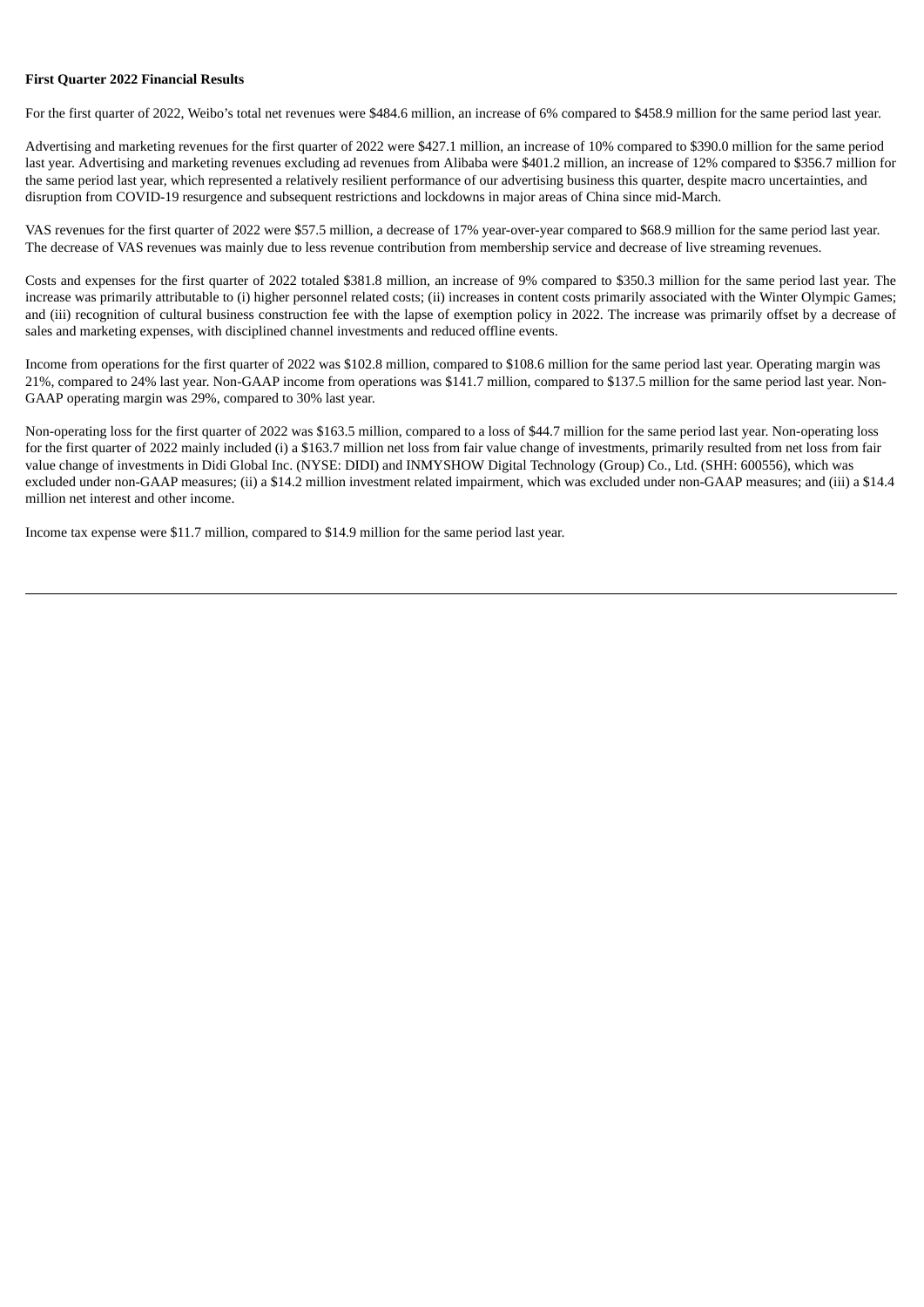Net loss attributable to Weibo for the first quarter of 2022 was \$67.5 million, compared to an income of \$49.8 million for the same period last year. Diluted net loss per share attributable to Weibo for the first quarter of 2022 was \$0.29, compared to a diluted net income per share attributable to Weibo of \$0.22 for the same period last year. Non-GAAP net income attributable to Weibo for the first quarter of 2022 was \$132.9 million, compared to \$130.7 million for the same period last year. Non-GAAP diluted net income per share attributable to Weibo for the first quarter of 2022 was \$0.56, compared to \$0.57 for the same period last year.

As of March 31, 2022, Weibo's cash, cash equivalents and short-term investments totaled \$3.3 billion. For the first quarter of 2022, cash provided by operating activities was \$248.6 million, capital expenditures totaled \$8.5 million, and depreciation and amortization expenses amounted to \$15.0 million.

#### **Conference Call**

Weibo's management team will host a conference call from 7:00 AM to 8:00 AM Eastern Time on June 1, 2022 (or 7:00 PM – 8:00 PM Beijing Time on June 1, 2022) to present an overview of the Company's financial performance and business operations.

Please register in advance of the conference call using the link provided below. Upon registering, you will be provided with dial-in numbers, passcode and unique registrant ID by email. To join the conference, please use the conference access information provided in the email received at the point of registering.

PRE-REGISTER LINK: http://apac.directeventreg.com/registration/event/3399110

Additionally, a live webcast of the call will be available through the Company's corporate website at http://ir.weibo.com.

A telephone replay will be available from 22:00 China Standard Time on June 1, 2022 to 21:59 China Standard Time on June 9, 2022. To access the recording, please use the following dial-in information listed below:

| <b>United States:</b> | +1 855 452 5696   |
|-----------------------|-------------------|
| Hong Kong:            | 800 963 117       |
| Mainland China:       | 400 820 9035      |
| International:        | $+61$ 2 8199 0299 |
| Replay PIN:           | 3399110           |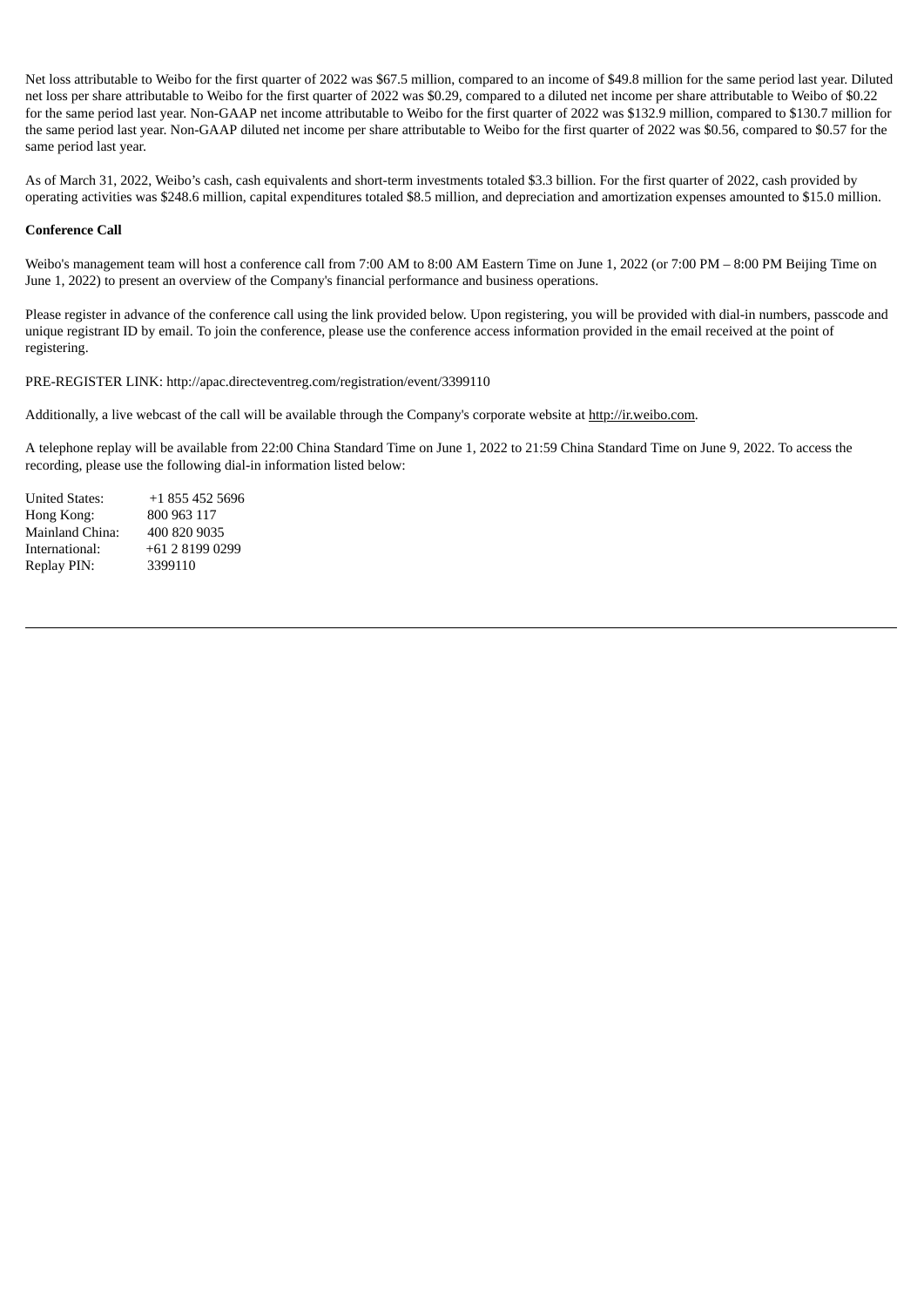#### **Non-GAAP Financial Measures**

This release contains the following non-GAAP financial measures: non-GAAP income from operations, non-GAAP net income attributable to Weibo's shareholders, non-GAAP diluted net income per share attributable to Weibo's shareholders and adjusted EBITDA. These non-GAAP financial measures should be considered in addition to, not as a substitute for, measures of the Company's financial performance prepared in accordance with U.S. GAAP.

The Company's non-GAAP financial measures exclude stock-based compensation, amortization of intangible assets resulting from business acquisitions, non-cash compensation cost to non-controlling interest shareholders, net results of impairment on, gain/loss on sale of and fair value change of investments, non-GAAP to GAAP reconciling items on the share of equity method investments, non-GAAP to GAAP reconciling items for the income/loss attributable to non-controlling interests, income tax expense related to the amortization of intangible assets resulting from business acquisitions and fair value change of investments (other non-GAAP to GAAP reconciling items have no tax effect), and amortization of convertible debt and senior notes issuance cost. Adjusted EBITDA excludes interest income, net, income tax expenses, and depreciation expenses.

The Company's management uses these non-GAAP financial measures in their financial and operating decision-making, because management believes these measures reflect the Company's ongoing operating performance in a manner that allows more meaningful period-to-period comparisons. The Company believes that these non-GAAP financial measures provide useful information to investors and others in the following ways: (i) in comparing the Company's current financial results with the Company's past financial results in a consistent manner, and (ii) in understanding and evaluating the Company's current operating performance and future prospects in the same manner as management does, if they so choose. The Company also believes that the non-GAAP financial measures provide useful information to both management and investors by excluding certain expenses, gains (losses) and other items (i) that are not expected to result in future cash payments or (ii) that are non-recurring in nature or may not be indicative of the Company's core operating results and business outlook.

Use of non-GAAP financial measures has limitations. The Company's non-GAAP financial measures do not include all income and expense items that affect the Company's operations. They may not be comparable to non-GAAP financial measures used by other companies. Accordingly, care should be exercised in understanding how the Company defines its non-GAAP financial measures. Reconciliations of the Company's non-GAAP financial measures to the nearest comparable GAAP measures are set forth in the section below titled "Unaudited Reconciliation of Non-GAAP to GAAP Results."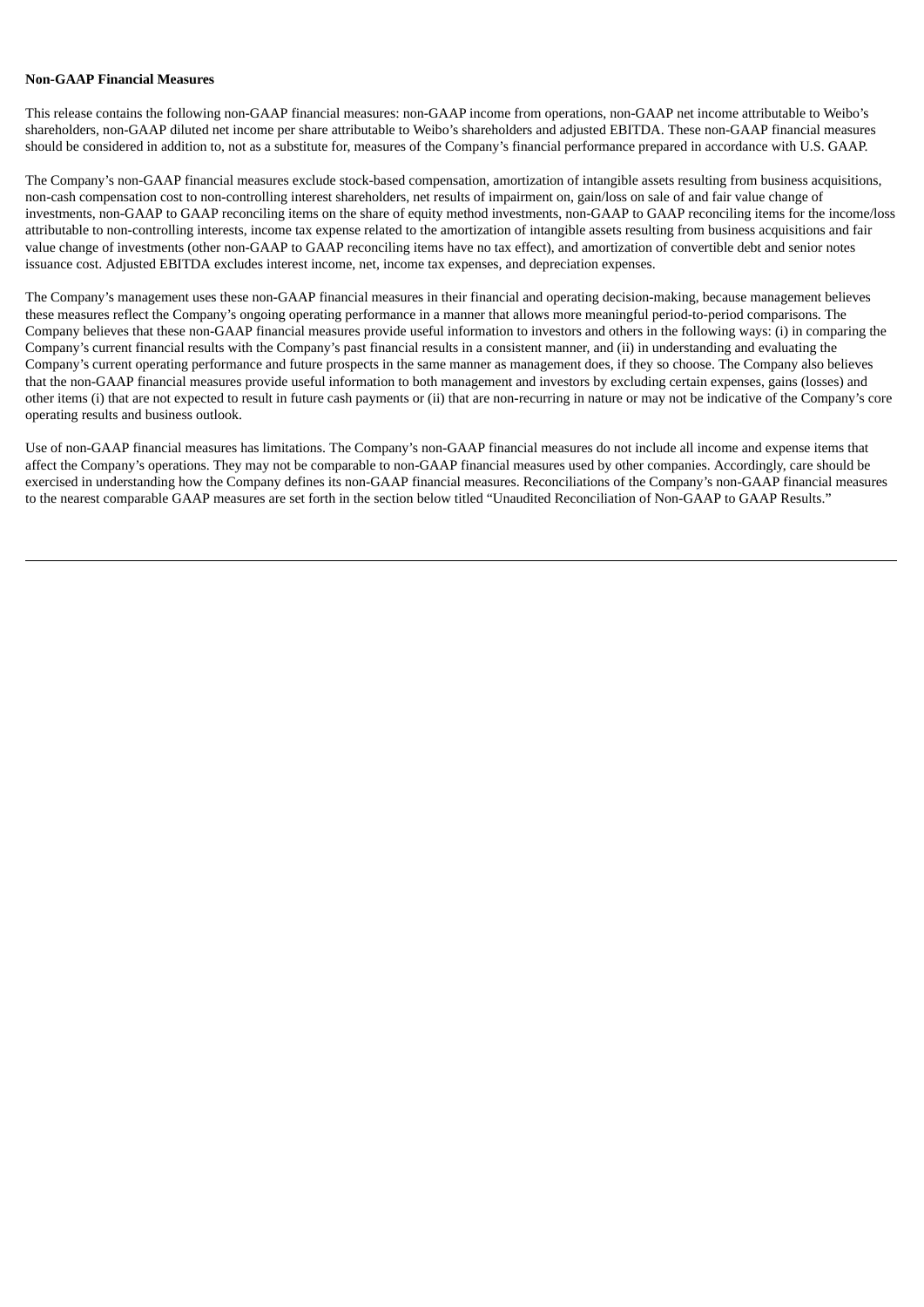#### **About Weibo**

Weibo is a leading social media for people to create, share and discover content online. Weibo combines the means of public self-expression in real time with a powerful platform for social interaction, content aggregation and content distribution. Any user can create and post a feed and attach multi-media and long-form content. User relationships on Weibo may be asymmetric; any user can follow any other user and add comments to a feed while reposting. This simple, asymmetric and distributed nature of Weibo allows an original feed to become a live viral conversation stream.

Weibo enables its advertising and marketing customers to promote their brands, products and services to users. Weibo offers a wide range of advertising and marketing solutions to companies of all sizes. The Company generates a substantial majority of its revenues from the sale of advertising and marketing services, including the sale of social display advertisement and promoted marketing offerings. Designed with a "mobile first" philosophy, Weibo displays content in a simple information feed format and offers native advertisement that conform to the information feed on our platform. To support the mobile format, we have developed and continuously refining our social interest graph recommendation engine, which enables our customers to perform people marketing and target audiences based on user demographics, social relationships, interests and behaviors, to achieve greater relevance, engagement and marketing effectiveness.

#### **Safe Harbor Statement**

This press release contains forward-looking statements that relate to, among other things, Weibo's expected financial performance and strategic and operational plans (as described, without limitation, in the "Business Outlook" section and in quotations from management in this press release. Weibo may also make forward-looking statements in the Company's periodic reports to the U.S. Securities and Exchange Commission ("SEC"), in announcements, circulars or other publications made on the website of The Stock Exchange of Hong Kong Limited (the "Hong Kong Stock Exchange"), in press releases and other written materials and in oral statements made by its officers, directors or employees to third parties. Statements that are not historical facts, including statements about the Company's beliefs and expectations, are forward-looking statements. These forward-looking statements can be identified by terminology, such as "will," "expects," "anticipates," "future," "intends," "plans," "believes," "confidence," "estimates" and similar statements. Forwardlooking statements involve inherent risks and uncertainties. A number of important factors could cause actual results to differ materially from those contained in any forward-looking statement. Potential risks and uncertainties include, but are not limited to, Weibo's limited operating history in certain new businesses; failure to grow active user base and the level of user engagement; the uncertain regulatory landscape in China; fluctuations in the Company's quarterly operating results; the Company's reliance on advertising and marketing sales for a majority of its revenues; failure to successfully develop, introduce, drive adoption of or monetize new features and products; failure to compete effectively for advertising and marketing spending; failure to successfully integrate acquired businesses; risks associated with the Company's investments, including equity pick-up and impairment; failure to compete successfully against new entrants and established industry competitors; changes in the macro-economic environment, including the depreciation of the Renminbi; and adverse changes in economic and political policies of the PRC government and its impact on the Chinese economy. Further information regarding these and other risks is included in Weibo's annual report on Form 20-Fs and other filings with the SEC and the Hong Kong Stock Exchange. All information provided in this press release is current as of the date hereof, and Weibo assumes no obligation to update such information, except as required under applicable law.

#### **Contact:**

Investor Relations Weibo Corporation Phone: +86 10 5898-3336 Email: ir@staff.weibo.com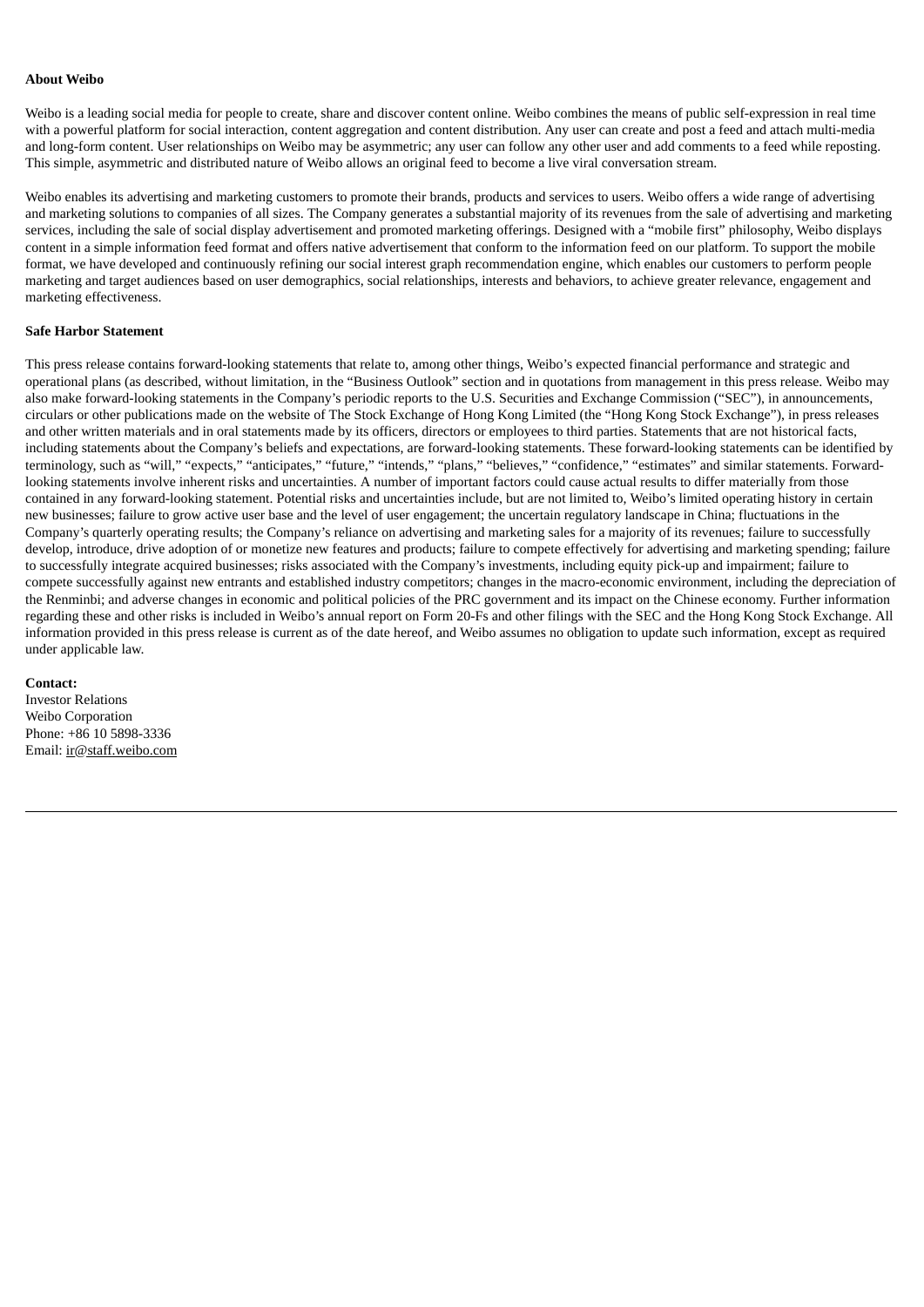### **WEIBO CORPORATION UNAUDITED CONDENSED CONSOLIDATED STATEMENTS OF OPERATIONS (In thousands of U.S. dollars, except per share data)**

|                                                                                      |           | Three months ended |     |           |              |           |
|--------------------------------------------------------------------------------------|-----------|--------------------|-----|-----------|--------------|-----------|
|                                                                                      | March 31, |                    |     |           | December 31, |           |
|                                                                                      |           | 2022               |     | 2021      |              | 2021      |
| <b>Net revenues:</b>                                                                 |           |                    |     |           |              |           |
| <b>Advertising and marketing</b>                                                     | \$        | 427,121            | -\$ | 390,011   | \$           | 550,826   |
| <b>Value-added service</b>                                                           |           | 57,501             |     | 68,885    |              | 65,461    |
| <b>Net revenues</b>                                                                  |           | 484,622            |     | 458,896   |              | 616,287   |
| <b>Costs and expenses:</b>                                                           |           |                    |     |           |              |           |
| Cost of revenues (1)                                                                 |           | 104,801            |     | 79,770    |              | 128,545   |
| Sales and marketing (1)                                                              |           | 125,311            |     | 143,975   |              | 152,475   |
| Product development <sup>(1)</sup>                                                   |           | 112,434            |     | 96,566    |              | 113,867   |
| General and administrative (1)                                                       |           | 39,227             |     | 29,981    |              | 38,878    |
| <b>Total costs and expenses</b>                                                      |           | 381,773            |     | 350,292   |              | 433,765   |
| <b>Income from operations</b>                                                        |           | 102,849            |     | 108,604   |              | 182,522   |
|                                                                                      |           |                    |     |           |              |           |
| <b>Non-operating loss:</b>                                                           |           |                    |     |           |              |           |
| Impairment on, gain/loss on sale of and fair value change of investments, net        |           | (177, 950)         |     | (58, 200) |              | (41, 976) |
| Interest and other income, net                                                       |           | 14,416             |     | 13,504    |              | 5,161     |
|                                                                                      |           | (163, 534)         |     | (44, 696) |              | (36, 815) |
|                                                                                      |           |                    |     |           |              |           |
| Income (loss) before income tax expenses                                             |           | (60, 685)          |     | 63,908    |              | 145,707   |
| Income tax expenses                                                                  |           | (11,716)           |     | (14, 945) |              | (45, 581) |
|                                                                                      |           |                    |     |           |              |           |
| Net income (loss)                                                                    |           | (72, 401)          |     | 48,963    |              | 100,126   |
| Less: Net loss attributable to non-controlling interests                             |           | (4, 877)           |     | (857)     |              | (15,607)  |
| Net income (loss) attributable to Weibo's shareholders                               | \$        | (67, 524)          | \$  | 49,820    | \$           | 115,733   |
|                                                                                      |           |                    |     |           |              |           |
| Basic net income (loss) per share attributable to Weibo's shareholders               | \$        | (0.29)             | \$  | 0.22      | \$           | 0.50      |
| Diluted net income (loss) per share attributable to Weibo's shareholders             |           | (0.29)             | \$  | 0.22      | \$           | 0.50      |
|                                                                                      |           |                    |     |           |              |           |
| Shares used in computing basic net income (loss) per share attributable to Weibo's   |           |                    |     |           |              |           |
| shareholders                                                                         |           | 235,206            |     | 227,771   |              | 230,679   |
| Shares used in computing diluted net income (loss) per share attributable to Weibo's |           |                    |     |           |              |           |
| shareholders                                                                         |           | 235,206            |     | 229,302   |              | 231,506   |
| (1) Stock-based compensation in each category:                                       |           |                    |     |           |              |           |
| Cost of revenues                                                                     | \$        | 2,337              | \$  | 1,413     | \$           | 2,422     |
| Sales and marketing                                                                  |           | 4.615              |     | 2,251     |              | 5,043     |
| Product development                                                                  |           | 13,336             |     | 8,076     |              | 14,362    |
| General and administrative                                                           |           | 6.763              |     | 4.013     |              | 4,911     |
|                                                                                      |           |                    |     |           |              |           |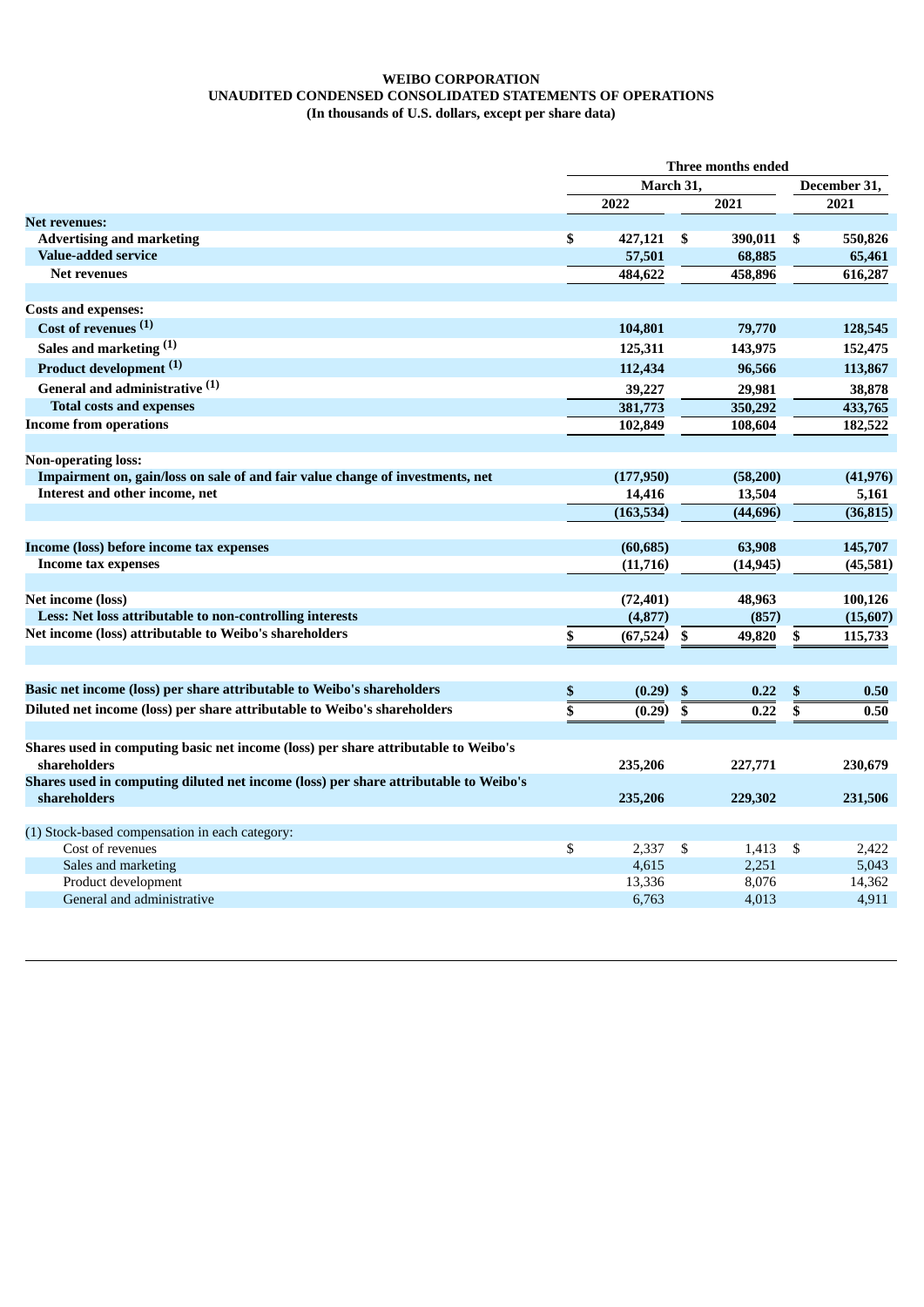### **WEIBO CORPORATION UNAUDITED CONDENSED CONSOLIDATED BALANCE SHEETS (In thousands of U.S. dollars)**

|                                                                                  |                           | March 31, |    | December 31, |  |
|----------------------------------------------------------------------------------|---------------------------|-----------|----|--------------|--|
|                                                                                  |                           | 2022      |    | 2021         |  |
| <b>Assets</b>                                                                    |                           |           |    |              |  |
| <b>Current assets:</b>                                                           |                           |           |    |              |  |
| <b>Cash and cash equivalents</b>                                                 | $\mathbf{s}$              | 2,501,799 | \$ | 2,423,703    |  |
| <b>Short-term investments</b>                                                    |                           | 792,725   |    | 711,062      |  |
| Accounts receivable, net                                                         |                           | 604,469   |    | 723,089      |  |
| Prepaid expenses and other current assets                                        |                           | 466,018   |    | 450,726      |  |
| Amount due from SINA <sup>(1)</sup>                                              |                           | 494,120   |    | 494,200      |  |
| <b>Current assets subtotal</b>                                                   |                           | 4,859,131 |    | 4,802,780    |  |
|                                                                                  |                           |           |    |              |  |
| Property and equipment, net                                                      |                           | 65,850    |    | 68,396       |  |
| Goodwill and intangible assets, net                                              |                           | 291,811   |    | 297,335      |  |
| <b>Long-term investments</b>                                                     |                           | 1,112,439 |    | 1,207,651    |  |
| Other non-current assets                                                         |                           | 1,139,677 |    | 1,143,360    |  |
| <b>Total assets</b>                                                              | \$                        | 7,468,908 | \$ | 7,519,522    |  |
|                                                                                  |                           |           |    |              |  |
| Liabilities, Redeemable Non-controlling Interests and Shareholders' Equity       |                           |           |    |              |  |
| <b>Liabilities:</b>                                                              |                           |           |    |              |  |
| <b>Current liabilities:</b>                                                      |                           |           |    |              |  |
| <b>Accounts payable</b>                                                          | $\boldsymbol{\mathsf{s}}$ | 197,324   | \$ | 197,643      |  |
| Accrued expenses and other current liabilities                                   |                           | 799,877   |    | 828,952      |  |
| <b>Deferred revenues</b>                                                         |                           | 94,739    |    | 91,136       |  |
| Income tax payable                                                               |                           | 155,104   |    | 144,747      |  |
| <b>Convertible debt</b>                                                          |                           | 897,576   |    | 896,541      |  |
| <b>Current liabilities subtotal</b>                                              |                           | 2,144,620 |    | 2,159,019    |  |
|                                                                                  |                           |           |    |              |  |
| <b>Long-term liabilities:</b><br><b>Unsecured senior notes</b>                   |                           | 1,538,991 |    | 1,538,415    |  |
| <b>Other long-term liabilities</b>                                               |                           | 125,175   |    |              |  |
| <b>Total liabilities</b>                                                         |                           |           |    | 134,068      |  |
|                                                                                  |                           | 3,808,786 |    | 3,831,502    |  |
| Redeemable non-controlling interests                                             |                           | 68,796    |    | 66,622       |  |
|                                                                                  |                           |           |    |              |  |
| <b>Shareholders' equity:</b>                                                     |                           |           |    |              |  |
| Weibo shareholders' equity                                                       |                           | 3,564,488 |    | 3,593,821    |  |
| <b>Non-controlling interests</b>                                                 |                           | 26,838    |    | 27,577       |  |
| Total shareholders' equity                                                       |                           | 3,591,326 |    | 3,621,398    |  |
| Total liabilities, redeemable non-controlling interests and shareholders' equity | \$                        | 7,468,908 | \$ | 7,519,522    |  |
|                                                                                  |                           |           |    |              |  |

(1) Included short-term loans to and interest receivable from SINA of \$474.3 million as of March 31, 2022 and \$479.6 million as of December 31, 2021.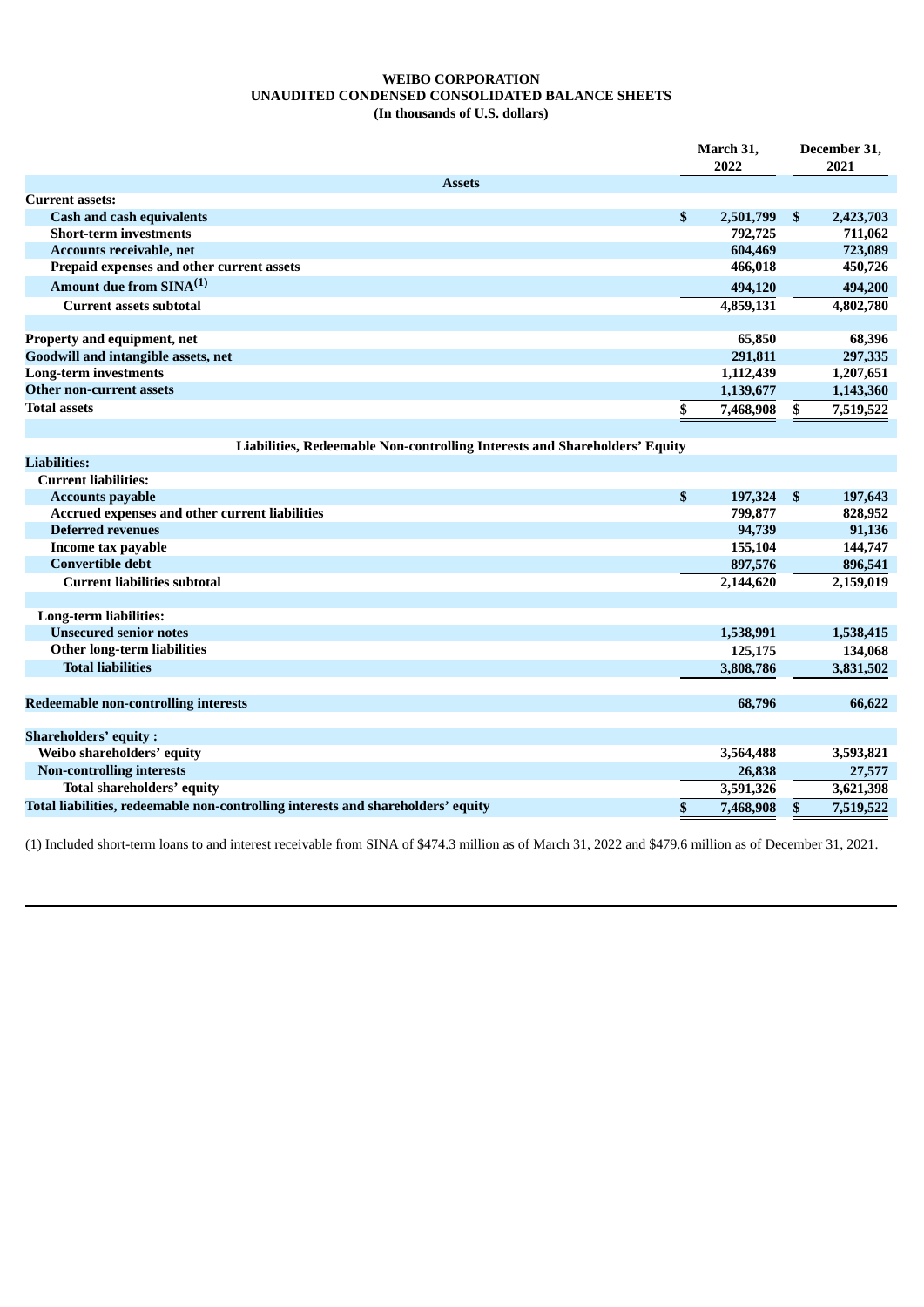#### **WEIBO CORPORATION UNAUDITED RECONCILIATION OF NON-GAAP TO GAAP RESULTS (In thousands of U.S. dollars, except per share data)**

|                                                                                                | Three months ended |               |                 |              |                 |           |
|------------------------------------------------------------------------------------------------|--------------------|---------------|-----------------|--------------|-----------------|-----------|
|                                                                                                | March 31,          |               |                 | December 31, |                 |           |
|                                                                                                |                    | 2022          |                 | 2021         |                 | 2021      |
| Income from operations                                                                         | $\mathbb{S}$       | 102,849       | $\overline{\$}$ | 108,604      | $\overline{\$}$ | 182,522   |
| Add: Stock-based compensation                                                                  |                    | 27,051        |                 | 15,753       |                 | 26,738    |
| Amortization of intangible assets resulting from business acquisitions                         |                    | 5,751         |                 | 4,519        |                 | 5,716     |
| Non-cash compensation cost to non-controlling interest shareholders                            |                    | 6,074         |                 | 8,631        |                 | 4,826     |
| <b>Non-GAAP</b> income from operations                                                         | \$                 | 141,725       | \$              | 137,507      | \$              | 219,802   |
| Net income (loss) attributable to Weibo's shareholders                                         | \$                 | $(67,524)$ \$ |                 | 49,820       | \$              | 115,733   |
| Add: Stock-based compensation                                                                  |                    | 27,051        |                 | 15,753       |                 | 26,738    |
| Amortization of intangible assets resulting from business acquisitions                         |                    | 5,751         |                 | 4,519        |                 | 5,716     |
| Non-cash compensation cost to non-controlling interest shareholders                            |                    | 6,074         |                 | 8,631        |                 | 4,826     |
| Net results of impairment on, gain/loss on sale of and fair value change of investments        |                    | 177,950       |                 | 58,200       |                 | 41,976    |
| Non-GAAP to GAAP reconciling items on the share of equity method investments                   |                    | (2,654)       |                 | (1,075)      |                 | 4,343     |
| Non-GAAP to GAAP reconciling items for the income/loss attributable to non-controlling         |                    |               |                 |              |                 |           |
| interests                                                                                      |                    | (4,631)       |                 | 359          |                 | (16, 844) |
| Tax effects on non-GAAP adjustments <sup>(1)</sup>                                             |                    | (10,771)      |                 | (7, 148)     |                 | 11,405    |
| Amortization of convertible debt and unsecured senior notes issuance cost                      |                    | 1,611         |                 | 1,612        |                 | 1,611     |
| Non-GAAP net income attributable to Weibo's shareholders                                       | \$                 | 132,857       | \$              | 130,671      | \$              | 195,504   |
|                                                                                                |                    |               |                 |              |                 |           |
| Non-GAAP diluted net income per share attributable to Weibo's shareholders                     | \$                 | $0.56*$       | \$              | $0.57*$      | \$              | $0.83*$   |
|                                                                                                |                    |               |                 |              |                 |           |
| Shares used in computing GAAP diluted net income (loss) per share attributable to Weibo's      |                    |               |                 |              |                 |           |
| shareholders                                                                                   |                    | 235,206       |                 | 229,302      |                 | 231,506   |
| Add: The number of shares for dilution resulted from convertible debt <sup>(2)</sup>           |                    | 6,753         |                 | 6,753        |                 | 6,753     |
| The number of shares for dilution resulted from unvested restricted share units <sup>(2)</sup> |                    | 447           |                 |              |                 |           |
| Shares used in computing non-GAAP diluted net income per share attributable to                 |                    |               |                 |              |                 |           |
| <b>Weibo's shareholders</b>                                                                    |                    | 242,406       |                 | 236,055      |                 | 238,259   |
|                                                                                                |                    |               |                 |              |                 |           |
| <b>Adjusted EBITDA:</b>                                                                        |                    |               |                 |              |                 |           |
| Net income (loss) attributable to Weibo's shareholders                                         | \$                 | $(67,524)$ \$ |                 | 49,820       | \$              | 115,733   |
| Non-GAAP adjustments                                                                           |                    | 200,381       |                 | 80,851       |                 | 79,771    |
| Non-GAAP net income attributable to Weibo's shareholders                                       |                    | 132,857       |                 | 130,671      |                 | 195,504   |
| Interest income, net                                                                           |                    | (10, 986)     |                 | (3,939)      |                 | (4,231)   |
| Income tax expenses                                                                            |                    | 22,487        |                 | 22,093       |                 | 34,176    |
| <b>Depreciation expenses</b>                                                                   |                    | 8,730         |                 | 7,909        |                 | 8,593     |
| <b>Adjusted EBITDA</b>                                                                         | \$                 | 153,088       | \$              | 156,734      | \$              | 234,042   |

(1) To exclude the income tax expenses primarily related to amortization of intangible assets resulting from business acquisitions and fair value change of investments. The Company considered the tax implication arising from the reconciliation items. Part of these items were recorded in entities established in tax free jurisdictions and there were no relevant tax implications. For impairment on investments, valuation allowances were made for those differences as the Company does not expect they can be realized in the foreseeable future.

(2) To adjust the number of shares for dilution resulted from convertible debt and unvested restricted share units which were anti-dilutive under GAAP measures.

**\*** Net income attributable to Weibo's shareholders is adjusted for interest expense of convertible debt for calculating diluted EPS.